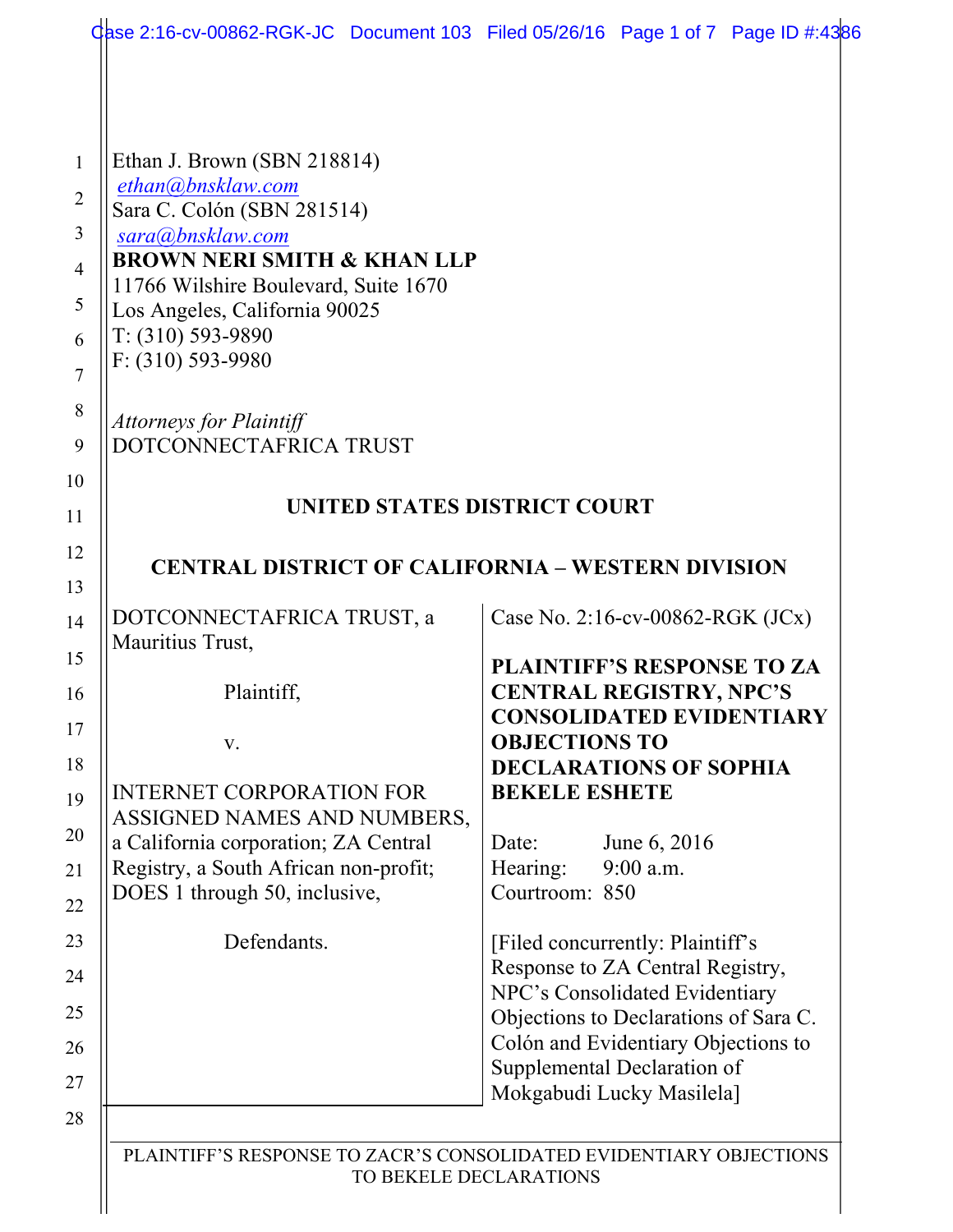2 3 4 Plaintiff DOTCONNECTAFRICA TRUST ("DCA") hereby responds to ZA Central Registry, NPC's ("ZACR") evidentiary objections to the declarations of Sophia Bekele Eshete (Dkt. No. 17 – "Bekele Decl."; Dkt. No. 45 – "Bekele Supp. Decl."; Dkt. No. 91 – "Bekele II Decl.").

As an initial matter the Court should not consider ZACR's objections to the Bekele Decl. and the Bekele Supp. Decl., which DCA filed with its motion for preliminary injunction papers. Evidentiary objections must be filed before a hearing on the motion to which they relate. *See Traylor v. Pyramid Servs.,* 2008 U.S. Dist. LEXIS 73494 at \*4 (C.D. Cal. September 23, 2008). ZACR was served with the initial preliminary injunction motion and supporting declarations on March 22, 2016, had counsel as of April 1, 2016, and could have made evidentiary objections to the declarations filed in support of the preliminary injunction papers before the Court ruled on April 12, 2016. *See* Docket No. 55; Declaration of Sara C. Colón (Docket No. 92) Ex. 5. At the very least, ZACR could have filed these evidentiary objections with its initial motion for reconsideration. Its failure to do so was apparently calculated to prevent DCA from addressing those objections in its opposition.

Furthermore, ZACR's objections are made after the Court considered the evidence and made its ruling. Thus, the Court accepted the evidence and ZACR waived any objections. Accordingly, these objections are not timely and the Court should not consider them. For the same reasons, DCA declines to respond to ZACR's specific objections to the Bekele Decl. (Docket No. 17) and the Bekele Supp. Decl. (Docket No. 45)

DCA responds to ZACR's objections to the Bekele II Decl. (Docket No. 91) as follows:

27 28

1

5

6

7

8

9

10

11

12

13

14

15

16

17

18

19

20

21

22

23

24

25

26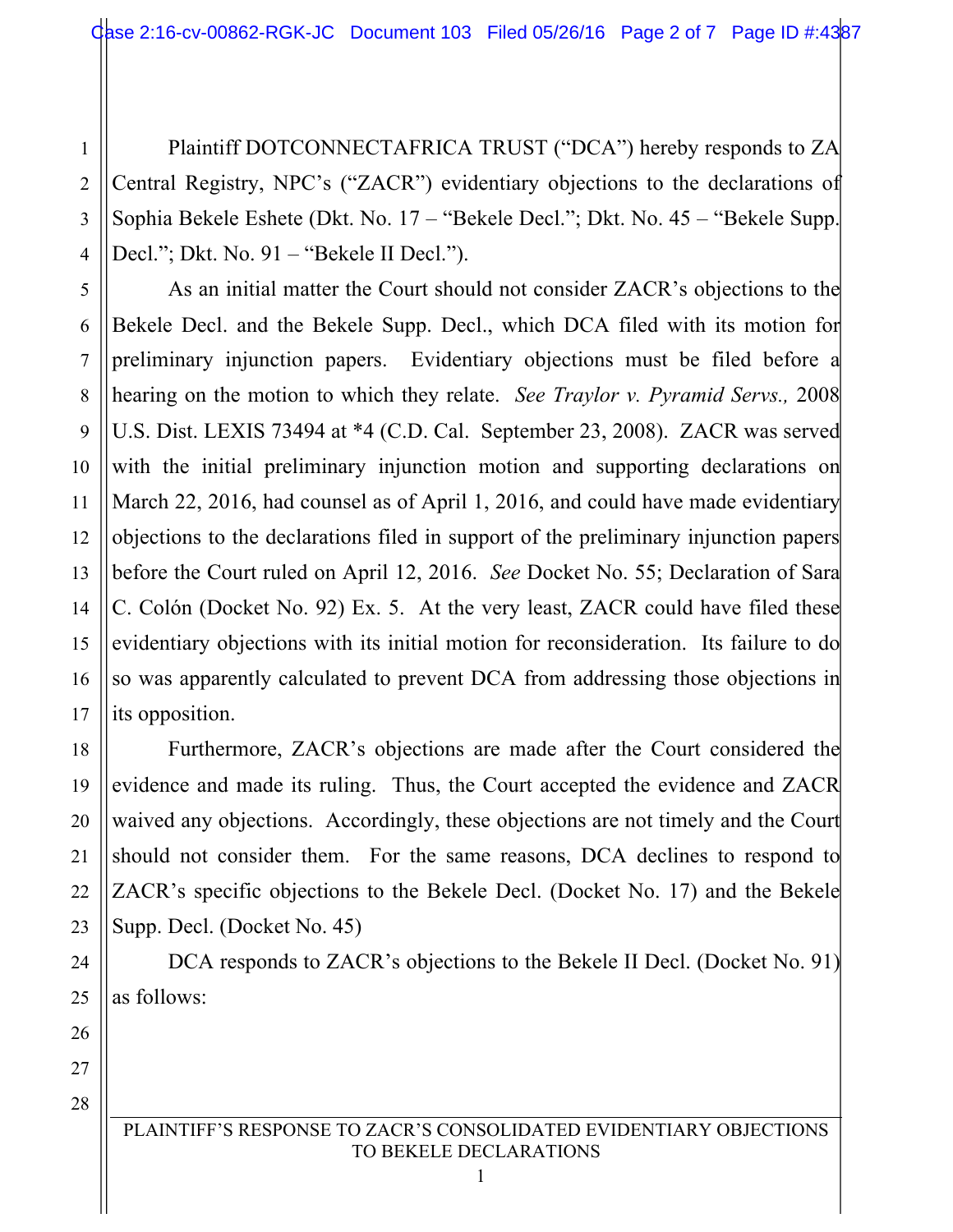| $\mathbf{1}$   |                                              | <b>PLAINTIFF'S RESPONSE</b> |                                                                    |               |
|----------------|----------------------------------------------|-----------------------------|--------------------------------------------------------------------|---------------|
| $\overline{2}$ | <b>Bekele II Declaration</b>                 | <b>ZACR's Objection</b>     | <b>DCA's Response</b>                                              | <b>Ruling</b> |
| 3              | $\P$ 4 "If . Africa is                       | Lacks foundation,           | Sophia Bekele Eshete is the                                        |               |
| $\overline{4}$ | delegated to ZACR                            | speculative,                | Chief Executive Officer of                                         |               |
| 5              | before this case is                          | conclusory and              | DCA and has personal                                               |               |
| 6              | resolved, DCA's                              | assumes facts not in        | knowledge regarding                                                |               |
| 7              | mission will be                              | evidence. [Fed. R.          | DCA's mission and                                                  |               |
| 8              | seriously frustrated and                     | Evid. 602].                 | relationship with its funders.                                     |               |
| 9              | funders will likely pull                     |                             | <i>Edwards v. Toys "R"</i>                                         |               |
| 10             | their support due to the                     |                             | Us, $527$ F. Supp. 2d                                              |               |
| 11             | uncertainty involved in                      |                             | 1197, 1201 (C.D. Cal.                                              |               |
| 12             | the re-delegation                            |                             | 2007) (collecting cases)                                           |               |
| 13             | process."                                    |                             | ("Personal knowledge")                                             |               |
| 14             |                                              |                             | can be inferred from a                                             |               |
| 15             |                                              |                             | declarant's position                                               |               |
| 16             |                                              |                             | within a company.").                                               |               |
| 17             | 15 "If Africa is                             | Lacks foundation,           | Sophia Bekele Eshete is the                                        |               |
| 18             | delegated to ZACR                            | conclusory,                 | Chief Executive Officer of                                         |               |
| 19             | before this case is                          | speculative, and            | DCA and has personal                                               |               |
| 20             | resolved DCA will                            | assumes facts not in        | knowledge regarding                                                |               |
| 21             | likely be forced to stop                     | evidence. [Fed. R.          | DCA's funding. Edwards                                             |               |
| 22             | operating due to lack of $\vert$ Evid. 602]. |                             | <i>v. Toys "R" Us, 527 F.</i>                                      |               |
| 23             | funding."                                    |                             | Supp. 2d 1197, 1201                                                |               |
| 24             |                                              |                             | (C.D. Cal. 2007)                                                   |               |
| 25             |                                              |                             | (collecting cases)                                                 |               |
| 26             |                                              |                             | Edwards v. Toys "R"                                                |               |
| 27             |                                              |                             | $Us$ , 527 F. Supp. 2d                                             |               |
| 28             |                                              |                             |                                                                    |               |
|                |                                              | TO BEKELE DECLARATIONS      | PLAINTIFF'S RESPONSE TO ZACR'S CONSOLIDATED EVIDENTIARY OBJECTIONS |               |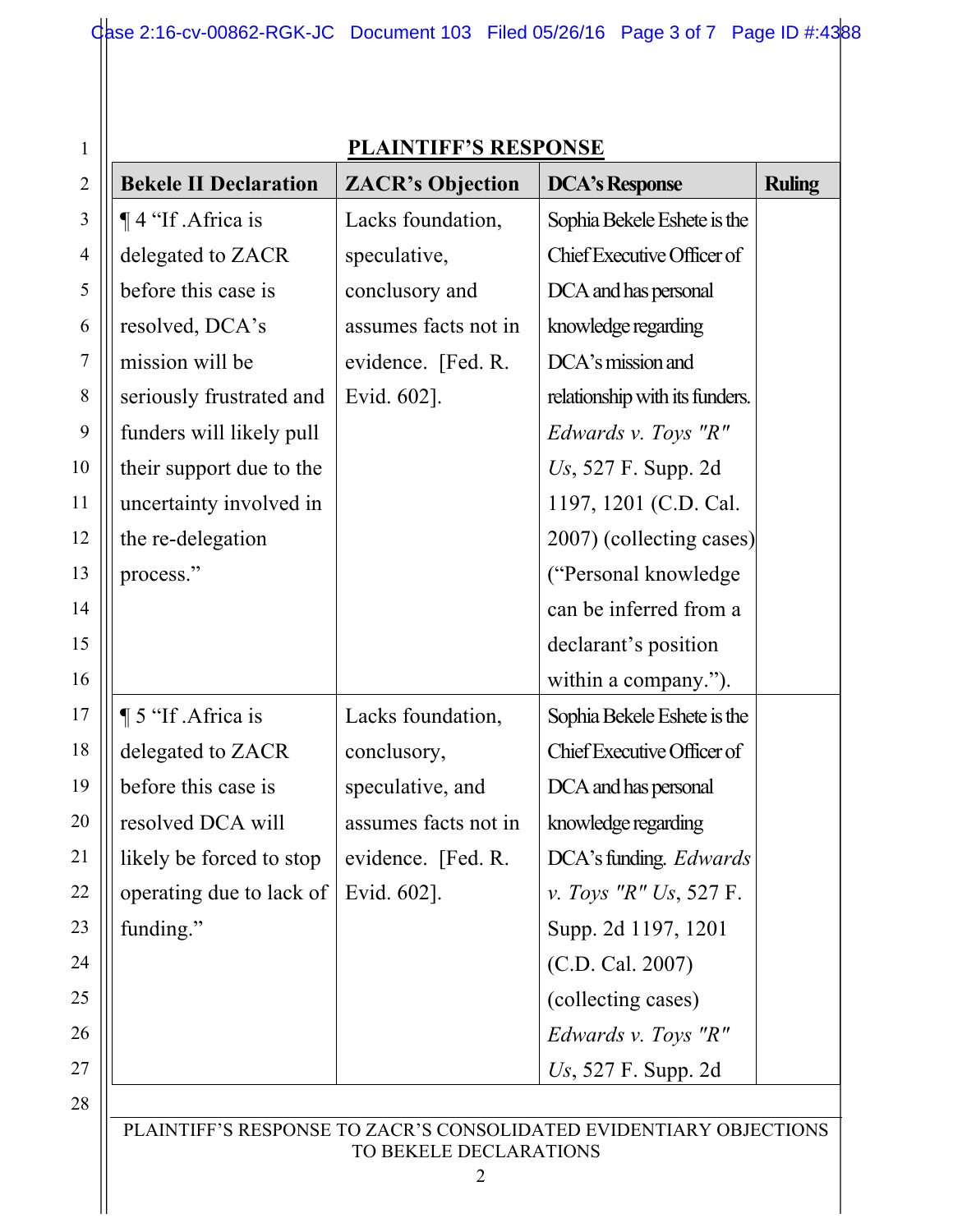$\mathbf{\mathsf{H}}$ 

| 1              |                             |                         | 1197, 1201 (C.D. Cal.                                              |
|----------------|-----------------------------|-------------------------|--------------------------------------------------------------------|
| $\overline{2}$ |                             |                         | 2007) (collecting cases)                                           |
| 3              |                             |                         | ("Personal knowledge"                                              |
| 4              |                             |                         | can be inferred from a                                             |
| 5              |                             |                         | declarant's position                                               |
| 6              |                             |                         | within a company.").                                               |
| 7              | $\P$ 6 "I have searched for | Relevance. [Fed. R.     | The evidence submitted in                                          |
| 8              | examples of gTLDs           | Evid. 403]. Ms.         | the Supplemental                                                   |
| 9              | being re-delegated but      | Bekele's inability to   | Declaration of Mokgabudi                                           |
| 10             | have been unable to find    | locate instances of re- | Lucky Masilela is                                                  |
| 11             | any."                       | delegation does not     | unsupported by personal                                            |
| 12             |                             | mean such instances     | knowledge nor is it                                                |
| 13             |                             | to not exist.           | authenticated. [Fed. R. Evid.]                                     |
| 14             |                             |                         | $602$ ].                                                           |
| 15             |                             | In fact, "[o]ver forth  |                                                                    |
| 16             |                             | (sic) gTLDs have had    |                                                                    |
| 17             |                             | their registry          |                                                                    |
| 18             |                             | contracts transferred   |                                                                    |
| 19             |                             | from one registry       |                                                                    |
| 20             |                             | operator to a different |                                                                    |
| 21             |                             | registry operator"      |                                                                    |
| 22             |                             | [Declaration of         |                                                                    |
| 23             |                             | Akram Atallah at ¶4.    |                                                                    |
| 24             |                             | See also Exs. B & C     |                                                                    |
| 25             |                             | to the Supplemental     |                                                                    |
| 26             |                             | Declaration of          |                                                                    |
| 27             |                             | Mokgabudi Lucky         |                                                                    |
| 28             |                             |                         |                                                                    |
|                |                             | TO BEKELE DECLARATIONS  | PLAINTIFF'S RESPONSE TO ZACR'S CONSOLIDATED EVIDENTIARY OBJECTIONS |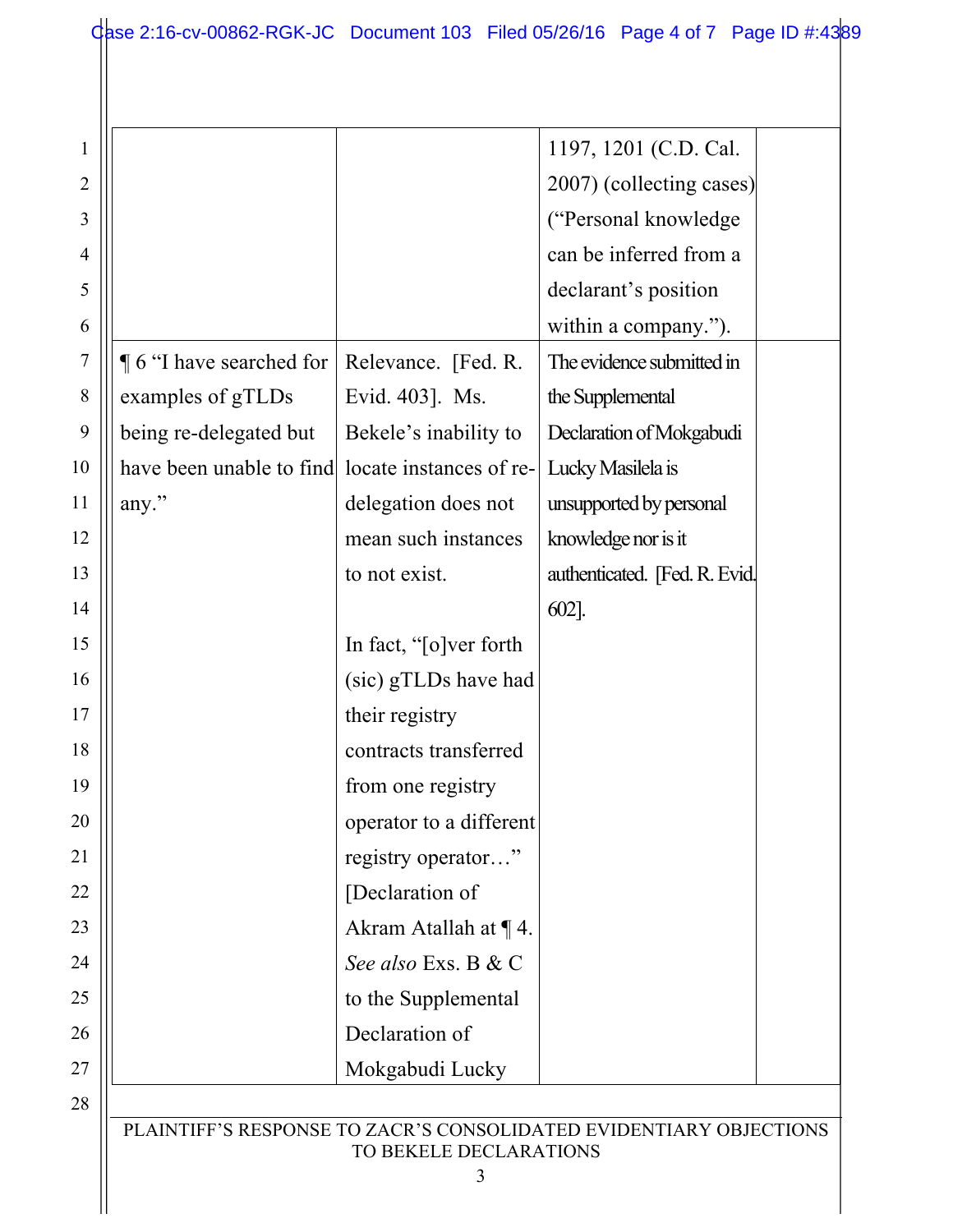|                           | Masilela].           |                              |
|---------------------------|----------------------|------------------------------|
| ¶ 7 "Based on my          | Lacks personal       | The Bekele II Declaration is |
| understanding of          | knowledge, lacks     | based upon Ms. Bekele's      |
| <b>ICANN's Rules and</b>  | foundation,          | personal knowledge.          |
| requirements of a         | speculative, and     |                              |
| registry, if .Africa were | assumes facts not in |                              |
| re-delegated from         | evidence. [Fed. R.   |                              |
| ZACR to DCA, third        | Evid. 602].          |                              |
| party registrar contracts |                      |                              |
| would have to be          |                      |                              |
| unwound. Third parties    |                      |                              |
| whom ZACR contracted      |                      |                              |
| to provide domain         |                      |                              |
| names under the .Africa   |                      |                              |
| gTLD would have to        |                      |                              |
| transition technically    |                      |                              |
| and contractually to      |                      |                              |
| $DCA - a$ process that    |                      |                              |
| would be burdensome       |                      |                              |
| for all such that re-     |                      |                              |
| delegation is simply not  |                      |                              |
| viable here. Further      |                      |                              |
| ZACR plans to charge      |                      |                              |
| more to registrars than   |                      |                              |
| DCA, which will create    |                      |                              |
| more complications in     |                      |                              |
| the re-delegation         |                      |                              |

28

## PLAINTIFF'S RESPONSE TO ZACR'S CONSOLIDATED EVIDENTIARY OBJECTIONS TO BEKELE DECLARATIONS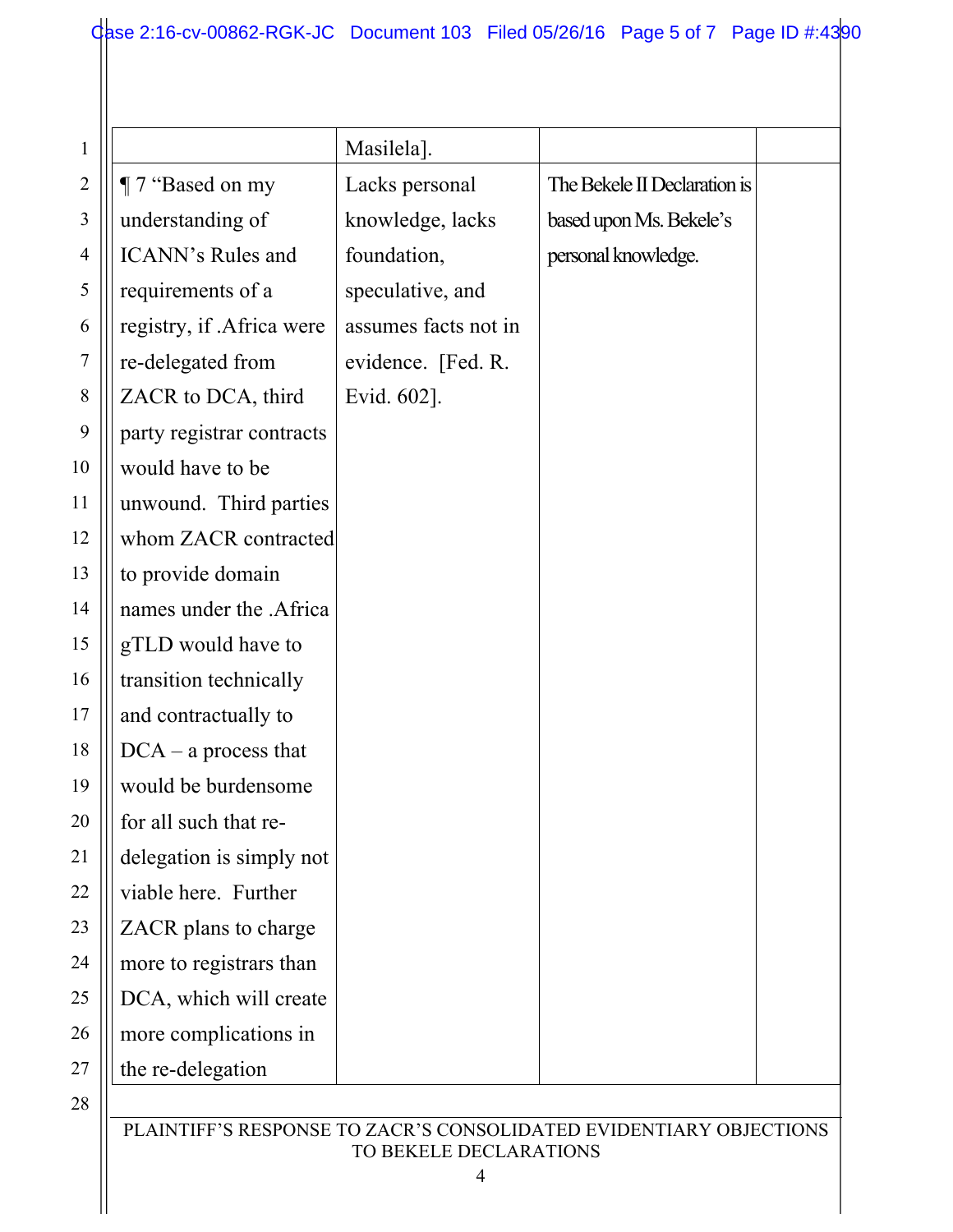| process."           |                                          |
|---------------------|------------------------------------------|
|                     |                                          |
|                     |                                          |
| Dated: May 26, 2016 | <b>BROWN NERI SMITH &amp; KHAN LLP</b>   |
|                     |                                          |
|                     | By: /s/ Ethan J. Brown<br>Ethan J. Brown |
|                     | Attorneys for Plaintiff                  |
|                     | DOTCONNECTAFRICA TRUST                   |
|                     |                                          |
|                     |                                          |
|                     |                                          |
|                     |                                          |
|                     |                                          |
|                     |                                          |
|                     |                                          |
|                     |                                          |
|                     |                                          |
|                     |                                          |
|                     |                                          |
|                     |                                          |
|                     |                                          |
|                     |                                          |
|                     |                                          |
|                     |                                          |
|                     |                                          |
|                     |                                          |